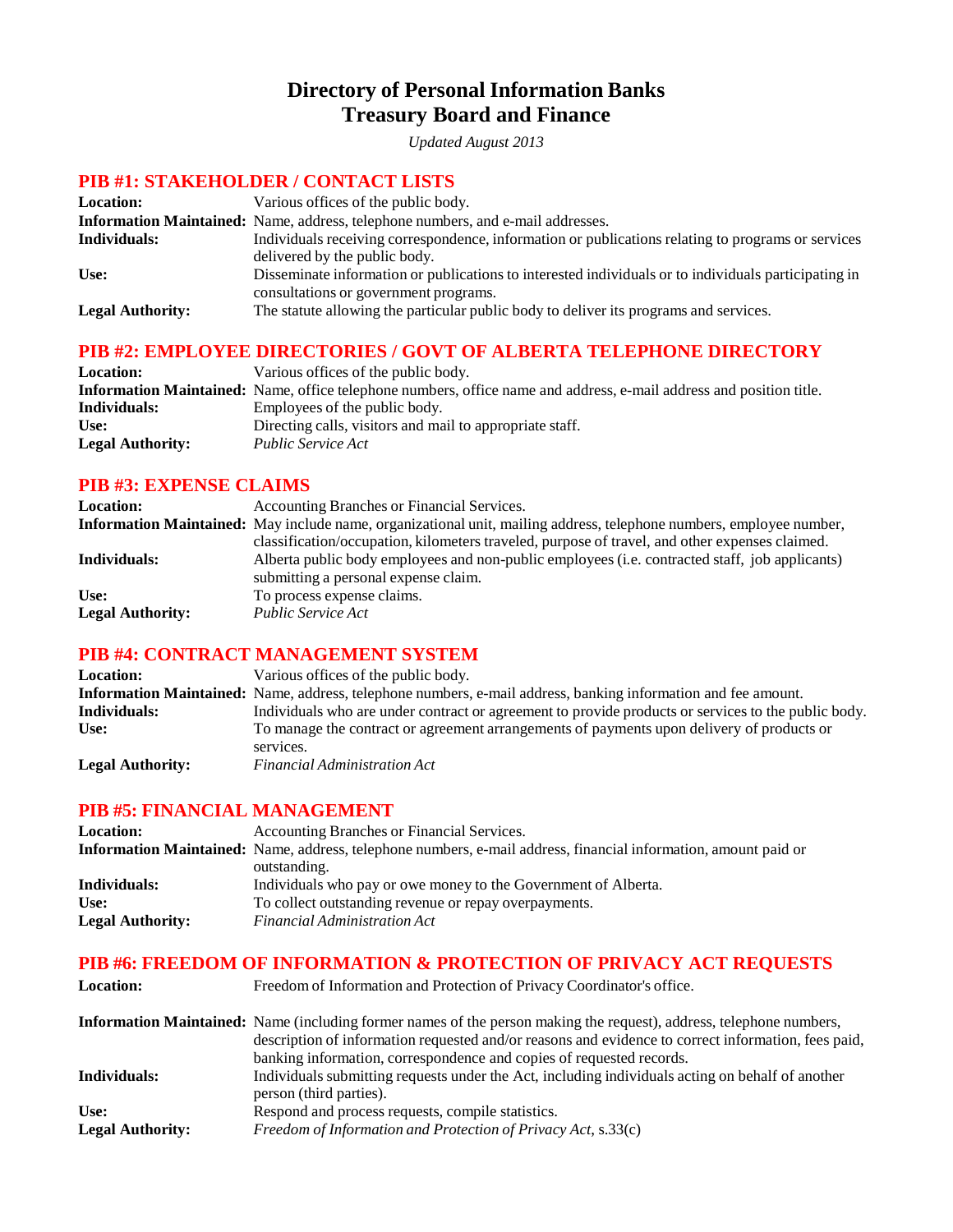# **PIB #7: CORRESPONDENCE / ACTION REQUEST TRACKING**

| <b>Location:</b>        | Various offices of the public body                                                                                                                                                                |
|-------------------------|---------------------------------------------------------------------------------------------------------------------------------------------------------------------------------------------------|
|                         | Information Maintained: May include name, address, telephone numbers, and e-mail addresses and other personal<br>information included by the originator within the content of the correspondence. |
| Individuals:            | Individuals requesting information or a response from a public body senior executive.                                                                                                             |
| Use:                    | To manage receipt of and responses to correspondence, inquiries and briefings.                                                                                                                    |
| <b>Legal Authority:</b> | Freedom of Information and Protection of Privacy Act, s.33(c)                                                                                                                                     |

## **PIB #8: EMPLOYEE FILES**

| <b>Location:</b>        | Human Resources, personnel branches or job locations.                                                                                                                                                                                                                                                                                                                                                                                                                                                                                                                                                                                                                                                                                                                                                                                                                                                             |
|-------------------------|-------------------------------------------------------------------------------------------------------------------------------------------------------------------------------------------------------------------------------------------------------------------------------------------------------------------------------------------------------------------------------------------------------------------------------------------------------------------------------------------------------------------------------------------------------------------------------------------------------------------------------------------------------------------------------------------------------------------------------------------------------------------------------------------------------------------------------------------------------------------------------------------------------------------|
|                         | Information Maintained: May include name, birth date, gender, social insurance number, home and office addresses,<br>telephone and fax numbers, employment authorization, email address, employee identification<br>number, resume/application for employment, official oath, education, employment history,<br>appointment records, performance appraisals, employee relations, attendance records, pay and<br>benefits information, staff development and training, learning accounts, occupational health and<br>safety, employee assistance, medical board records, health and life insurance records, employee<br>conflict of interest disclosure statements, grievances, recognition awards, job classification,<br>professional association memberships and certifications, security clearance, parking/building<br>passes, employee authentication log-on, and other personal data related to employment. |
| Individuals:            | Alberta public body employees.                                                                                                                                                                                                                                                                                                                                                                                                                                                                                                                                                                                                                                                                                                                                                                                                                                                                                    |
| Use:                    | Record the employee's work history and payroll/benefit transactions. NOTE: Employee files<br>are in partitioned formats that limit access to only those staff who require access to specific<br>information.                                                                                                                                                                                                                                                                                                                                                                                                                                                                                                                                                                                                                                                                                                      |
| <b>Legal Authority:</b> | <i>Public Service Act</i>                                                                                                                                                                                                                                                                                                                                                                                                                                                                                                                                                                                                                                                                                                                                                                                                                                                                                         |

#### **PIB #9: JOB COMPETITIONS**

| <b>Location:</b>        | Human Resources or Personnel Branches.                                                                                                                                                                                 |
|-------------------------|------------------------------------------------------------------------------------------------------------------------------------------------------------------------------------------------------------------------|
|                         | Information Maintained: May include name, home and office addresses, telephone numbers, application form, resume,<br>references, samples of work, job advertisement, screening and evaluation results, and appointment |
| Individuals:            | of successful candidate.<br>Applicants for Alberta public body jobs.                                                                                                                                                   |
| Use:                    | Document the hiring process and provide statistical data.                                                                                                                                                              |
| <b>Legal Authority:</b> | <i>Public Service Act</i>                                                                                                                                                                                              |

#### **PIB #10: BUSINESS REPRESENTATIVES**

| <b>Location:</b>        | Various business units of Alberta Treasury Board and Finance.                                                                                                                  |
|-------------------------|--------------------------------------------------------------------------------------------------------------------------------------------------------------------------------|
|                         | Information Maintained: Business contact information-Name, address, telephone number and/or cell phone number, fax<br>number, email address, title, company/organization name. |
| Individuals:            | Individuals that represent organizations registered in a program administered by the business unit.                                                                            |
| Use:                    | To contact the business representative with respect to any issue concerning the organization.                                                                                  |
| <b>Legal Authority:</b> | The statute allowing the business unit to administer its program.                                                                                                              |

# **PIB #11: ALBERTA CAPITAL BONDS / ALBERTA SAVINGS CERTIFICATES**

| <b>Location:</b>        | <b>Treasury Management</b>                                                                                       |
|-------------------------|------------------------------------------------------------------------------------------------------------------|
|                         | Information Maintained: Name, address, Social Insurance Number, value of bonds, certificate numbers, issue date, |
|                         | account number, amount of interest paid, banking information.                                                    |
| Individuals:            | Individuals that own securities issued by the Government of Alberta.                                             |
| Use:                    | To process payment when the owner presents the bond or certificate that has not been redeemed.                   |
| <b>Legal Authority:</b> | <i>Financial Administration Act</i>                                                                              |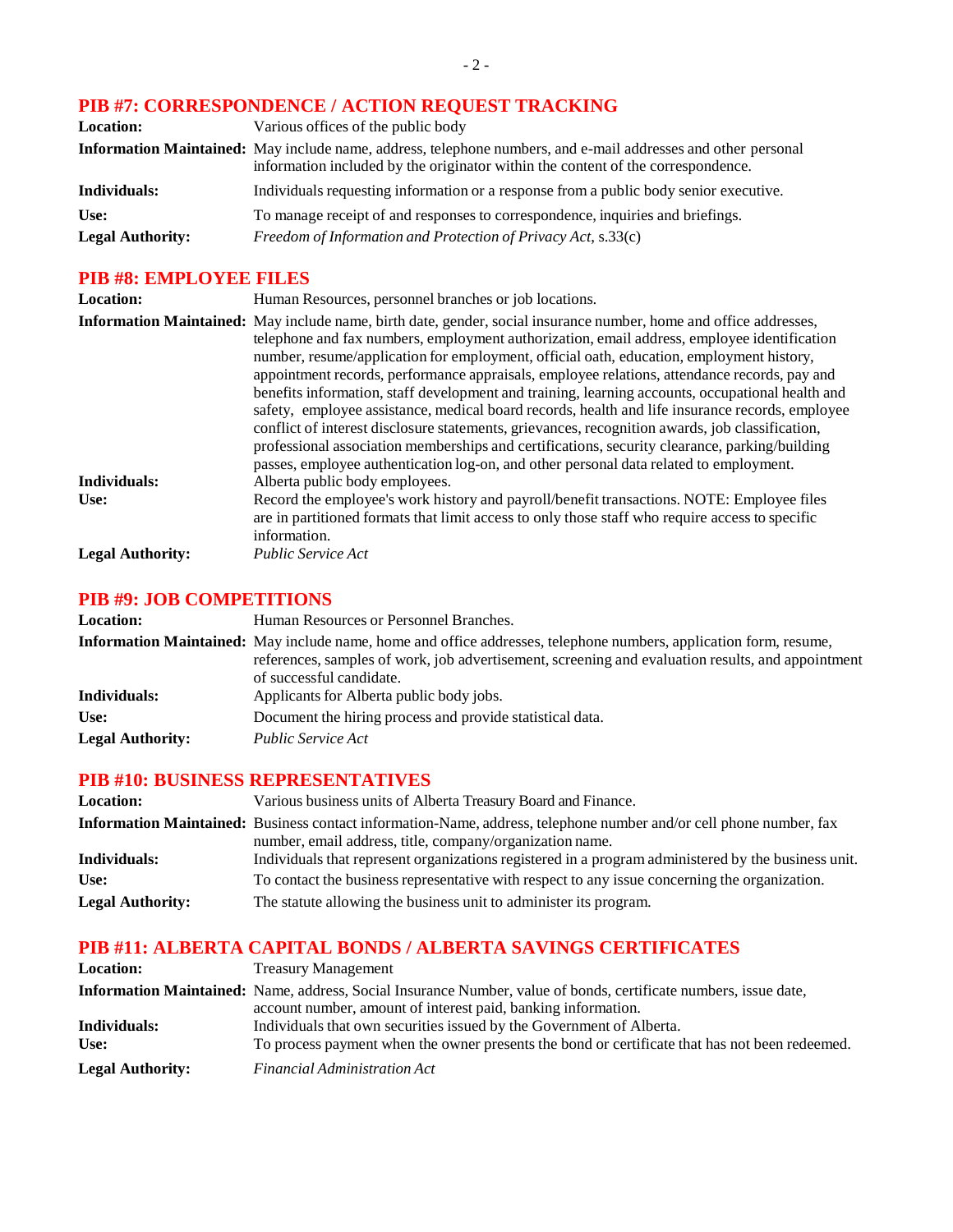# **PIB #12: ALBERTA INDIAN TAX EXEMPTION (AITE)**

| <b>Location:</b>        | Tax and Revenue Administration.                                                                                  |
|-------------------------|------------------------------------------------------------------------------------------------------------------|
|                         | Information Maintained: Name, address, phone number, birth date, Certificate of Indian Status, AITE Card Number. |
| Individuals:            | Individuals who apply for an AITE Card.                                                                          |
| Use:                    | To determine the eligibility of an individual who submits the Alberta Indian Declaration (AT 4805)               |
|                         | to receive an Alberta Indian Tax Exemption (AITE) card to purchase fuel and tobacco free of                      |
|                         | Alberta tax.                                                                                                     |
| <b>Legal Authority:</b> | Fuel Tax Act and Tobacco Tax Act                                                                                 |

### **PIB #13: FARMER BENEFIT PROGRAM**

| <b>Location:</b>        | Tax and Revenue Administration                                                                                                                                                                                                                                                                                                                                                                                                                                                                                                                                                                                                                                                                                            |
|-------------------------|---------------------------------------------------------------------------------------------------------------------------------------------------------------------------------------------------------------------------------------------------------------------------------------------------------------------------------------------------------------------------------------------------------------------------------------------------------------------------------------------------------------------------------------------------------------------------------------------------------------------------------------------------------------------------------------------------------------------------|
|                         | <b>Information Maintained:</b> Name, address, phone number, Social Insurance Number, Federal Business Number, Alberta Farm<br>Fuel Registration Number.                                                                                                                                                                                                                                                                                                                                                                                                                                                                                                                                                                   |
| Individuals:            | Individuals who submit the Farmer Benefit Application (AT4755) to Tax and Revenue<br>Administration for eligibility review and approval.                                                                                                                                                                                                                                                                                                                                                                                                                                                                                                                                                                                  |
| Use:                    | To determine the eligibility of individuals to receive a grant payment of the Alberta Farm Fuel<br>Distribution Allowance (AFFDA) for clear fuel purchases that were made before March 7, 2013.<br>Individuals must submit the \$0.06 per litre grant application no later than three years from the end<br>of the year in which the fuel was purchased, i.e., December 31, 2016. Eligible individuals will<br>continue to receive a rebate of the fuel tax paid with respect to purchases of clear fuel for use in<br>eligible farming operations or domestic heating, in circumstances where marked fuel was not<br>reasonably available. This is a taxable benefit and, therefore, individuals who receive the benefit |
| <b>Legal Authority:</b> | will be mailed a T-4 slip that must be included with their personal income tax return.<br><b>Fuel Tax Act</b>                                                                                                                                                                                                                                                                                                                                                                                                                                                                                                                                                                                                             |

#### **PIB #14: ALBERTA FINANCIAL HARDSHIP ACCESS TO LOCKED-IN PENSION PRODUCTS**

| <b>Location:</b>        | Financial Sector Regulation and Policy                                                                                                                                                                                                                                                          |
|-------------------------|-------------------------------------------------------------------------------------------------------------------------------------------------------------------------------------------------------------------------------------------------------------------------------------------------|
|                         | Information Maintained: Name, spouse's name, principal address, mailing address, phone number, email address, birth date,                                                                                                                                                                       |
|                         | Social Insurance Number, reasons for financial hardship, medical information, court records, legal                                                                                                                                                                                              |
|                         | documentation, financial information including locked-in account number and balance.                                                                                                                                                                                                            |
| Individuals:            | Owners that apply to the Alberta Superintendent of Financial Institutions for permission to unlock                                                                                                                                                                                              |
|                         | their locked-in pension accounts.                                                                                                                                                                                                                                                               |
| Use:                    | To determine the eligibility of individuals who want to access their locked-in pension funds by<br>submitting the Application for Access to Alberta Locked-In Funds due to Financial Hardship).<br>Personal information is disclosed as necessary to the Maintenance Enforcement Program if the |
|                         | individual's account is in arrears.                                                                                                                                                                                                                                                             |
| <b>Legal Authority:</b> | <b>Employment Pensions Plan Act.</b>                                                                                                                                                                                                                                                            |

# **PIB #15: ALBERTA RISK MANAGEMENT AND INSURANCE (RMI) CLAIMS PROGRAM**

| <b>Location:</b>        | Risk Management and Insurance                                                                                                                                                                                                                                                    |
|-------------------------|----------------------------------------------------------------------------------------------------------------------------------------------------------------------------------------------------------------------------------------------------------------------------------|
|                         | <b>Information Maintained:</b> Business contact information, date of birth, driver's license number, driver's history, insurance<br>policy number, narrative report of accident, medical information and employment information.                                                 |
| Individuals:            | Individuals who are affected by an automobile accident or other losses that involve liability or<br>property of the Government of Alberta.                                                                                                                                       |
| Use:                    | To investigate, negotiate, settle and defend claims or suits made against the Crown regarding<br>alleged bodily or personal injury, damages to property or certain other liabilities and damages<br>against the Crown, even if those claims are groundless, false or fraudulent. |
| <b>Legal Authority:</b> | <b>Financial Administration Act</b>                                                                                                                                                                                                                                              |